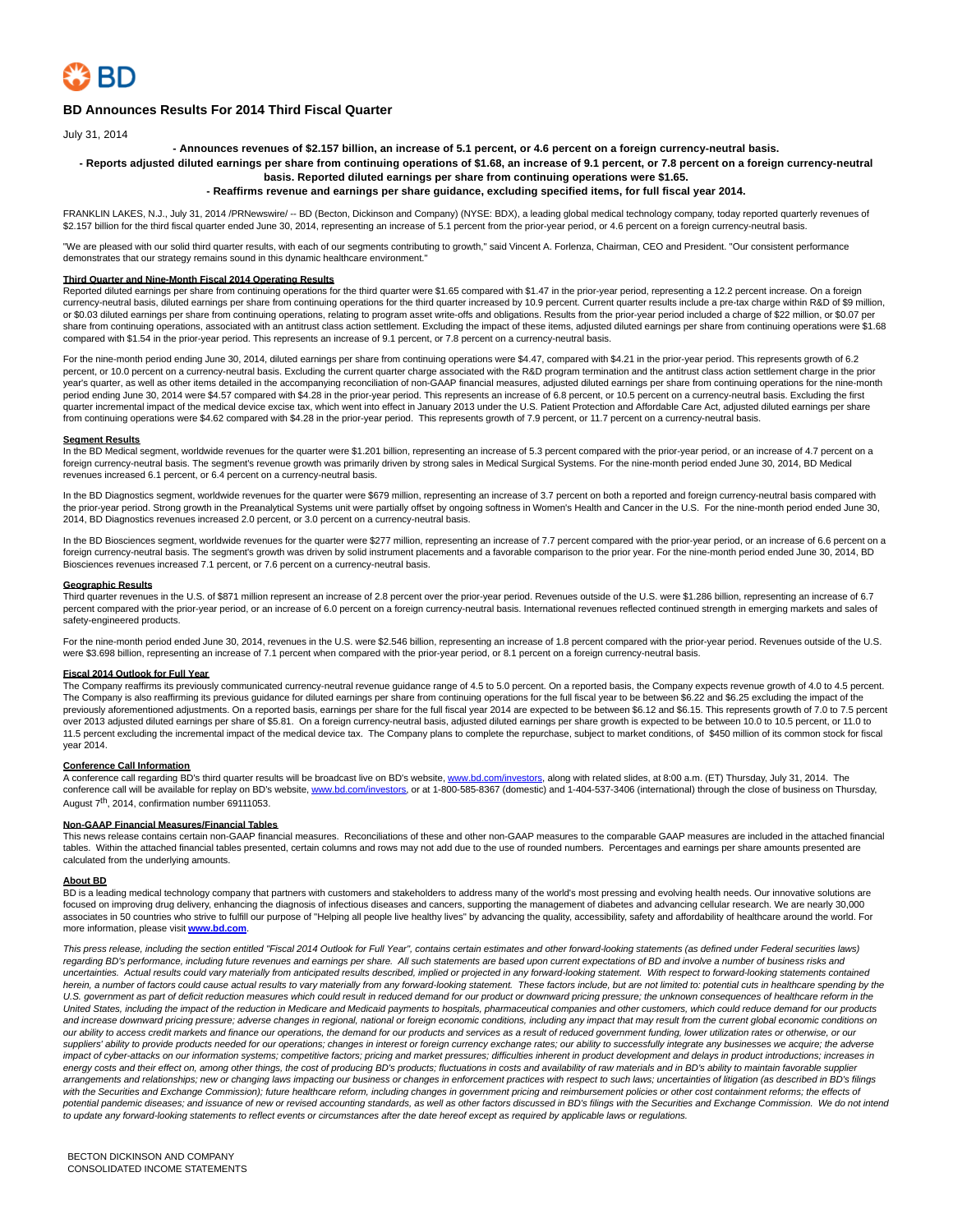(Unaudited; Amounts in millions, except share and per share data)

|                                                                       |          | Three Months Ended June 30, |    |       |           |  |
|-----------------------------------------------------------------------|----------|-----------------------------|----|-------|-----------|--|
|                                                                       |          | 2014                        |    | 2013  | % Change  |  |
| <b>REVENUES</b>                                                       | \$       | 2.157                       | \$ | 2,053 | 5.1       |  |
| Cost of products sold                                                 |          | 1,046                       |    | 993   | 5.4       |  |
| Selling and administrative                                            |          | 528                         |    | 534   | (1.2)     |  |
| Research and development                                              |          | 137                         |    | 121   | 13.5      |  |
| <b>TOTAL OPERATING COSTS</b>                                          |          |                             |    |       |           |  |
| AND EXPENSES                                                          |          | 1,712                       |    | 1,648 | 3.9       |  |
| <b>OPERATING INCOME</b>                                               |          | 445                         |    | 405   | 10.1      |  |
| Interest income                                                       |          | 12                          |    | 6     | 99.3      |  |
| Interest expense                                                      |          | (33)                        |    | (35)  | (5.6)     |  |
| Other (expense) income, net                                           |          | (2)                         |    | 3     | NM        |  |
| INCOME FROM CONTINUING OPERATIONS BEFORE<br><b>INCOME TAXES</b>       |          | 423                         |    | 379   | 11.6      |  |
|                                                                       |          |                             |    |       |           |  |
| Income tax provision                                                  |          | 97                          |    | 87    | 11.5      |  |
| <b>INCOME FROM CONTINUING OPERATIONS</b>                              |          | 326                         |    | 292   | 11.6      |  |
| INCOME FROM DISCONTINUED OPERATIONS<br>NET OF INCOME TAX PROVISION OF |          |                             |    |       |           |  |
| \$0 AND \$6, RESPECTIVELY                                             |          |                             |    | 10    | NM        |  |
| <b>NET INCOME</b>                                                     | \$       | 326                         | \$ | 302   | 8.1       |  |
| <b>EARNINGS PER SHARE</b>                                             |          |                             |    |       |           |  |
| Basic:<br>Income from continuing operations                           |          | 1.69                        | \$ | 1.50  | 12.7      |  |
| Income from discontinued operations                                   | \$<br>\$ |                             | \$ | 0.05  | <b>NM</b> |  |
| Net income                                                            | \$       | 1.69                        | \$ | 1.55  | 9.0       |  |
| Diluted:                                                              |          |                             |    |       |           |  |
| Income from continuing operations                                     | \$       | 1.65                        | \$ | 1.47  | 12.2      |  |
| Income from discontinued operations                                   | \$       |                             | \$ | 0.05  | NM        |  |
| Net income                                                            | \$       | 1.65                        | \$ | 1.52  | 8.6       |  |
|                                                                       |          |                             |    |       |           |  |
|                                                                       |          |                             |    |       |           |  |

AVERAGE SHARES OUTSTANDING (in thousands)

| Basic          | 193.054 | 194.879 |
|----------------|---------|---------|
| <b>Diluted</b> | 197.005 | 198.719 |
|                |         |         |

NM - Not Meaningful

BECTON DICKINSON AND COMPANY CONSOLIDATED INCOME STATEMENTS (Unaudited; Amounts in millions, except share and per share data)

|                                                                                                      | Nine Months Ended June 30, |    |       |           |  |
|------------------------------------------------------------------------------------------------------|----------------------------|----|-------|-----------|--|
|                                                                                                      | 2014                       |    | 2013  | % Change  |  |
| <b>REVENUES</b>                                                                                      | \$<br>6.244                | \$ | 5,953 | 4.9       |  |
| Cost of products sold                                                                                | 3,045                      |    | 2,869 | 6.1       |  |
| Selling and administrative                                                                           | 1,584                      |    | 1,545 | 2.5       |  |
| Research and development                                                                             | 410                        |    | 362   | 13.4      |  |
| TOTAL OPERATING COSTS                                                                                |                            |    |       |           |  |
| AND EXPENSES                                                                                         | 5,039                      |    | 4,775 | 5.5       |  |
| <b>OPERATING INCOME</b>                                                                              | 1,204                      |    | 1,178 | 2.3       |  |
| Interest income                                                                                      | 36                         |    | 26    | 38.7      |  |
| Interest expense                                                                                     | (99)                       |    | (104) | (4.9)     |  |
| Other income, net                                                                                    | 4                          |    | 6     | (33.4)    |  |
| INCOME FROM CONTINUING OPERATIONS BEFORE<br><b>INCOME TAXES</b>                                      | 1.145                      |    | 1.105 | 3.6       |  |
| Income tax provision                                                                                 | 261                        |    | 267   | (2.3)     |  |
| INCOME FROM CONTINUING OPERATIONS                                                                    | 884                        |    | 838   | 5.5       |  |
| INCOME FROM DISCONTINUED OPERATIONS<br>NET OF INCOME TAX PROVISION OF<br>\$0 AND \$222, RESPECTIVELY |                            |    | 364   | <b>NM</b> |  |
| <b>NET INCOME</b>                                                                                    | \$<br>884                  | \$ | 1,203 | (26.5)    |  |

EARNINGS PER SHARE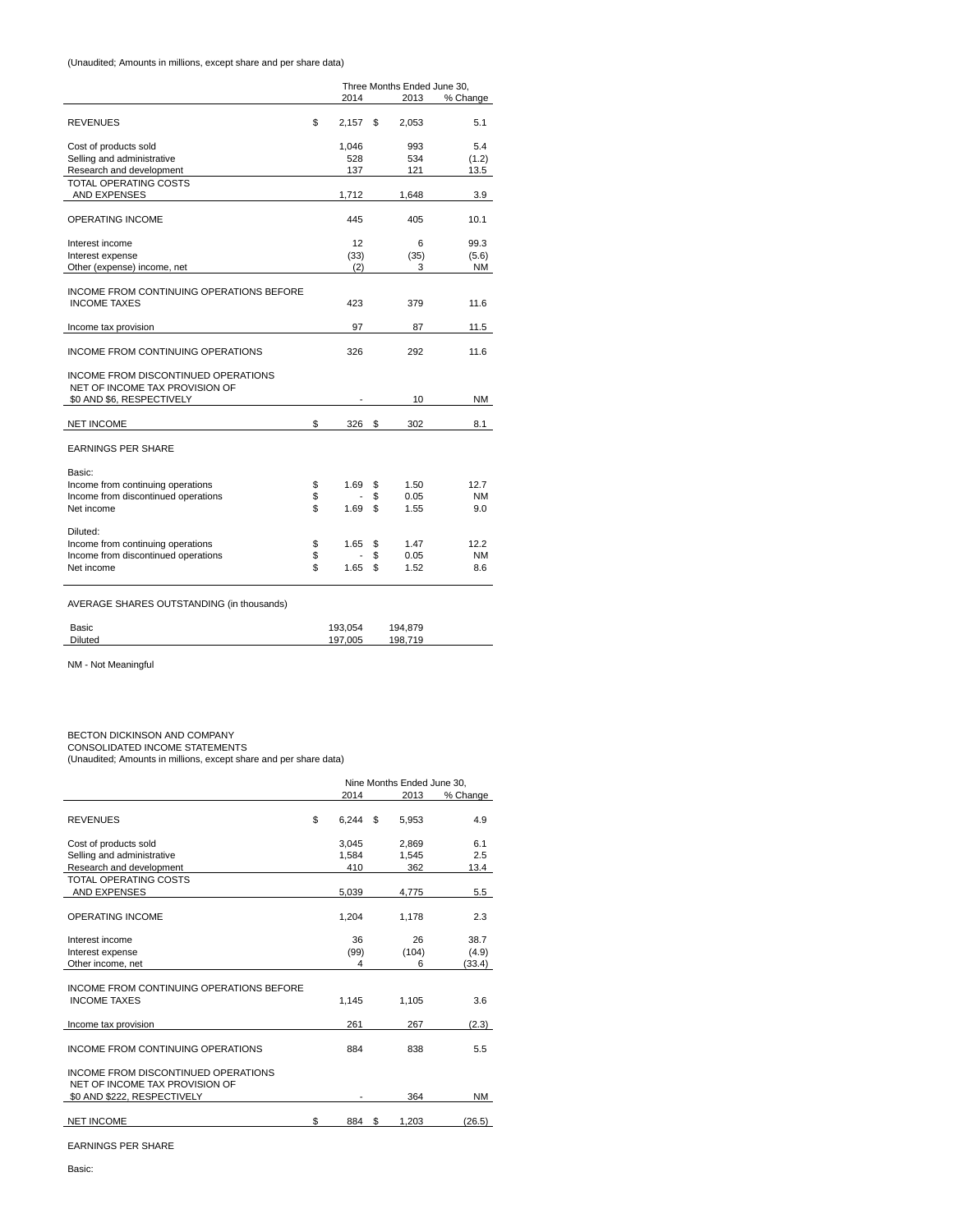| Income from continuing operations                                                                  | \$             | 4.57                           | \$<br>4.29                 | 6.5                        |
|----------------------------------------------------------------------------------------------------|----------------|--------------------------------|----------------------------|----------------------------|
| Income from discontinued operations                                                                | \$             | $\overline{\phantom{0}}$       | 1.87                       | <b>NM</b>                  |
| Net income                                                                                         | \$             | 4.57                           | 6.16                       | (25.8)                     |
| Diluted:<br>Income from continuing operations<br>Income from discontinued operations<br>Net income | \$<br>\$<br>\$ | 4.47<br>$\overline{a}$<br>4.47 | \$<br>4.21<br>1.83<br>6.04 | 6.2<br><b>NM</b><br>(26.0) |

AVERAGE SHARES OUTSTANDING (in thousands)

| Basic          | 193.624 | 195.312 |
|----------------|---------|---------|
| <b>Diluted</b> | 197.813 | 199.111 |
|                |         |         |

NM - Not Meaningful

BECTON DICKINSON AND COMPANY SUPPLEMENTAL REVENUE INFORMATION REVENUES BY SEGMENT AND GEOGRAPHIC AREA (Unaudited; Amounts in millions)

|                       | Three Months Ended June 30, |       |    |       |          |
|-----------------------|-----------------------------|-------|----|-------|----------|
|                       |                             | 2014  |    | 2013  | % Change |
|                       |                             |       |    |       |          |
| <b>BD MEDICAL</b>     |                             |       |    |       |          |
| <b>United States</b>  | \$                          | 468   | \$ | 449   | 4.4      |
| International         |                             | 733   |    | 692   | 5.9      |
| <b>TOTAL</b>          | \$                          | 1,201 | \$ | 1,140 | 5.3      |
|                       |                             |       |    |       |          |
| <b>BD DIAGNOSTICS</b> |                             |       |    |       |          |
| <b>United States</b>  | \$                          | 310   | \$ | 310   | (0.2)    |
| International         |                             | 370   |    | 345   | 7.2      |
| <b>TOTAL</b>          | \$                          | 679   | \$ | 655   | 3.7      |
|                       |                             |       |    |       |          |
| <b>BD BIOSCIENCES</b> |                             |       |    |       |          |
| <b>United States</b>  | \$                          | 93    | \$ | 89    | 5.1      |
| International         |                             | 184   |    | 168   | 9.1      |
| <b>TOTAL</b>          | \$                          | 277   | \$ | 257   | 7.7      |
|                       |                             |       |    |       |          |
| <b>TOTAL REVENUES</b> |                             |       |    |       |          |
| <b>United States</b>  | \$                          | 871   | \$ | 848   | 2.8      |
| International         |                             | 1,286 |    | 1,205 | 6.7      |
| <b>TOTAL</b>          | \$                          | 2,157 | \$ | 2,053 | 5.1      |

BECTON DICKINSON AND COMPANY<br>SUPPLEMENTAL REVENUE INFORMATION<br>REVENUES BY SEGMENT AND GEOGRAPHIC AREA<br>(Unaudited; Amounts in millions)

|                       | Nine Months Ended June 30, |       |    |       |          |  |
|-----------------------|----------------------------|-------|----|-------|----------|--|
|                       |                            | 2014  |    | 2013  | % Change |  |
| <b>BD MEDICAL</b>     |                            |       |    |       |          |  |
| <b>United States</b>  | \$                         | 1.344 | \$ | 1,287 | 4.4      |  |
| International         |                            | 2,037 |    | 1,899 | 7.2      |  |
| <b>TOTAL</b>          | \$                         | 3,381 | \$ | 3,186 | 6.1      |  |
|                       |                            |       |    |       |          |  |
| <b>BD DIAGNOSTICS</b> |                            |       |    |       |          |  |
| <b>United States</b>  | \$                         | 932   | \$ | 953   | (2.2)    |  |
| International         |                            | 1,073 |    | 1,013 | 5.9      |  |
| <b>TOTAL</b>          | \$                         | 2,005 | \$ | 1,966 | 2.0      |  |
|                       |                            |       |    |       |          |  |
| <b>BD BIOSCIENCES</b> |                            |       |    |       |          |  |
| <b>United States</b>  | \$                         | 270   | \$ | 262   | 3.2      |  |
| International         |                            | 588   |    | 540   | 9.0      |  |
| <b>TOTAL</b>          | \$                         | 858   | \$ | 801   | 7.1      |  |
|                       |                            |       |    |       |          |  |
| <b>TOTAL REVENUES</b> |                            |       |    |       |          |  |
| <b>United States</b>  | \$                         | 2,546 | \$ | 2,501 | 1.8      |  |
| International         |                            | 3,698 |    | 3,452 | 7.1      |  |
| <b>TOTAL</b>          | \$                         | 6,244 | \$ | 5,953 | 4.9      |  |

BECTON DICKINSON AND COMPANY SUPPLEMENTAL REVENUE INFORMATION REVENUES BY BUSINESS SEGMENTS AND UNITS Three Months Ended June 30, (Unaudited; Amounts in millions)

> United States 2014 2013 % Change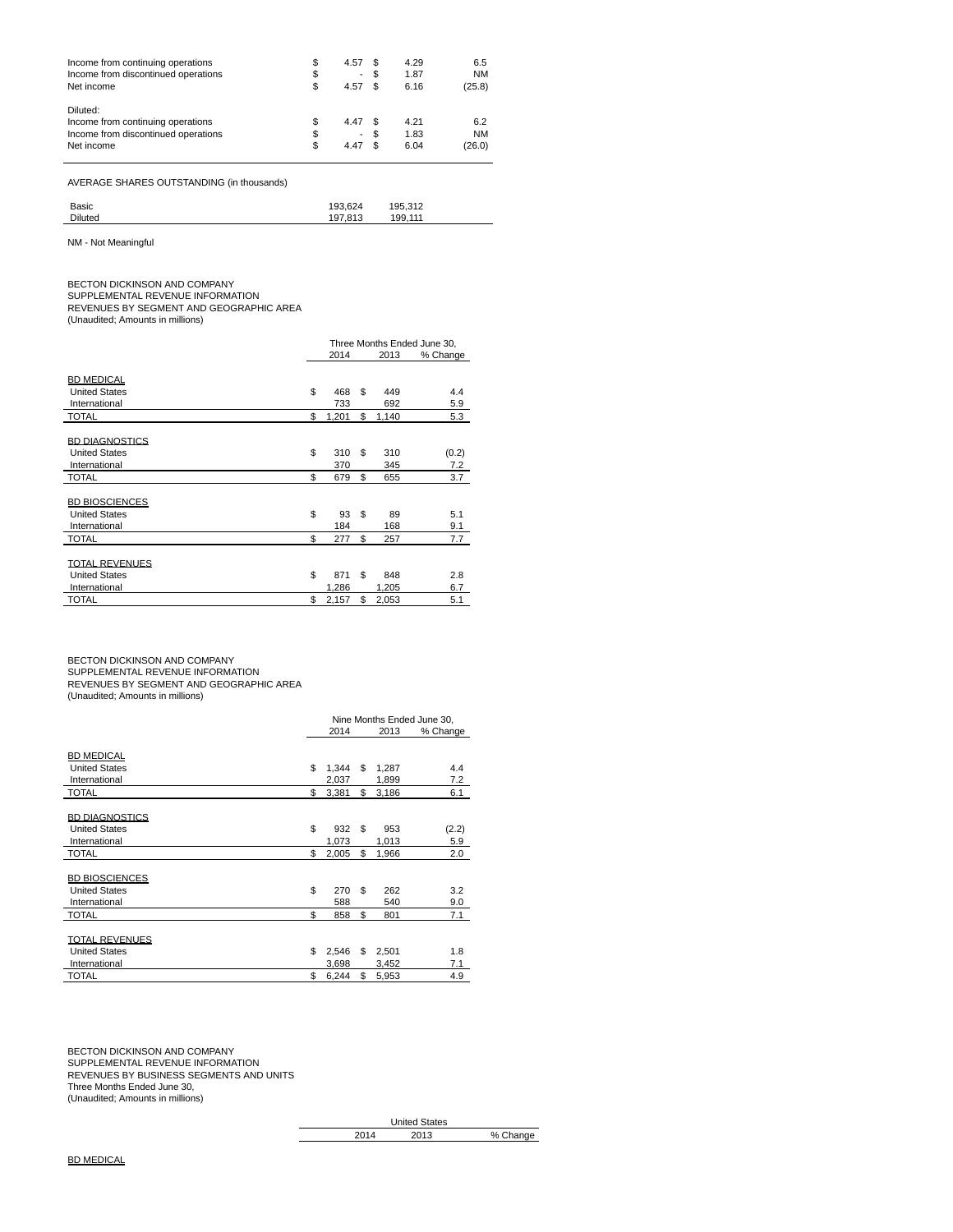| <b>Medical Surgical Systems</b> | \$ | 256 | \$<br>246 | 4.3   |
|---------------------------------|----|-----|-----------|-------|
| Diabetes Care                   |    | 118 | 117       | 0.9   |
| <b>Pharmaceutical Systems</b>   |    | 94  | 86        | 9.2   |
| <b>TOTAL</b>                    | ደ  | 468 | \$<br>449 | 4.4   |
|                                 |    |     |           |       |
| <b>BD DIAGNOSTICS</b>           |    |     |           |       |
| <b>Preanalytical Systems</b>    | \$ | 172 | \$<br>167 | 3.0   |
| <b>Diagnostic Systems</b>       |    | 137 | 143       | (4.0) |
| <b>TOTAL</b>                    | \$ | 310 | \$<br>310 | (0.2) |
|                                 |    |     |           |       |
| <b>BD BIOSCIENCES</b>           | \$ | 93  | \$<br>89  | 5.1   |
|                                 |    |     |           |       |
| <b>TOTAL UNITED STATES</b>      | \$ | 871 | \$<br>848 | 2.8   |
|                                 |    |     |           |       |

BECTON DICKINSON AND COMPANY SUPPLEMENTAL REVENUE INFORMATION REVENUES BY BUSINESS SEGMENTS AND UNITS

Three Months Ended June 30, (continued)

(Unaudited; Amounts in millions)

|                                 | International |       |    |       |          |            |           |  |  |
|---------------------------------|---------------|-------|----|-------|----------|------------|-----------|--|--|
|                                 |               |       |    |       |          | % Change   |           |  |  |
|                                 |               | 2014  |    | 2013  | Reported | <b>FXN</b> | FX Impact |  |  |
| <b>BD MEDICAL</b>               |               |       |    |       |          |            |           |  |  |
| <b>Medical Surgical Systems</b> | \$            | 333   | \$ | 315   | 5.8      | 7.3        | (1.5)     |  |  |
| Diabetes Care                   |               | 140   |    | 133   | 5.8      | 6.0        | (0.2)     |  |  |
| <b>Pharmaceutical Systems</b>   |               | 259   |    | 244   | 6.2      | 1.3        | 4.9       |  |  |
| <b>TOTAL</b>                    | \$            | 733   | \$ | 692   | 5.9      | 5.0        | 0.9       |  |  |
|                                 |               |       |    |       |          |            |           |  |  |
| <b>BD DIAGNOSTICS</b>           |               |       |    |       |          |            |           |  |  |
| <b>Preanalytical Systems</b>    | \$            | 192   | \$ | 178   | 8.0      | 8.6        | (0.6)     |  |  |
| <b>Diagnostic Systems</b>       |               | 178   |    | 167   | 6.4      | 6.0        | 0.4       |  |  |
| <b>TOTAL</b>                    | \$            | 370   | \$ | 345   | 7.2      | 7.3        | (0.1)     |  |  |
|                                 |               |       |    |       |          |            |           |  |  |
| <b>BD BIOSCIENCES</b>           | \$            | 184   | \$ | 168   | 9.1      | 7.4        | 1.7       |  |  |
|                                 |               |       |    |       |          |            |           |  |  |
| <b>TOTAL INTERNATIONAL</b>      | \$            | 1.286 | \$ | 1.205 | 6.7      | 6.0        | 0.7       |  |  |

BECTON DICKINSON AND COMPANY<br>SUPPLEMENTAL REVENUE INFORMATION<br>REVENUES BY BUSINESS SEGMENTS AND UNITS

Three Months Ended June 30, (continued) (Unaudited; Amounts in millions)

|  | (Unduction, Annual its in millions) |  |
|--|-------------------------------------|--|
|  |                                     |  |

|                                 | Total       |    |       |          |            |           |  |  |
|---------------------------------|-------------|----|-------|----------|------------|-----------|--|--|
|                                 |             |    |       |          | % Change   |           |  |  |
|                                 | 2014        |    | 2013  | Reported | <b>FXN</b> | FX Impact |  |  |
| <b>BD MEDICAL</b>               |             |    |       |          |            |           |  |  |
| <b>Medical Surgical Systems</b> | \$<br>590   | \$ | 561   | 5.1      | 6.0        | (0.9)     |  |  |
| Diabetes Care                   | 258         |    | 250   | 3.5      | 3.6        | (0.1)     |  |  |
| <b>Pharmaceutical Systems</b>   | 353         |    | 330   | 6.9      | 3.4        | 3.5       |  |  |
| <b>TOTAL</b>                    | \$<br>1,201 | \$ | 1,140 | 5.3      | 4.7        | 0.6       |  |  |
| <b>BD DIAGNOSTICS</b>           |             |    |       |          |            |           |  |  |
| <b>Preanalytical Systems</b>    | \$<br>364   | \$ | 345   | 5.6      | 5.9        | (0.3)     |  |  |
| <b>Diagnostic Systems</b>       | 315         |    | 310   | 1.6      | 1.4        | 0.2       |  |  |
| <b>TOTAL</b>                    | \$<br>679   | \$ | 655   | 3.7      | 3.7        |           |  |  |
|                                 |             |    |       |          |            |           |  |  |
| <b>BD BIOSCIENCES</b>           | \$<br>277   | \$ | 257   | 7.7      | 6.6        | 1.1       |  |  |
| <b>TOTAL REVENUES</b>           | \$<br>2,157 | \$ | 2.053 | 5.1      | 4.6        | 0.5       |  |  |

BECTON DICKINSON AND COMPANY<br>SUPPLEMENTAL REVENUE INFORMATION<br>REVENUES BY BUSINESS SEGMENTS AND UNITS<br>Nine Months Ended June 30,

(Unaudited; Amounts in millions)

United States<br>2013 2014 2013 % Change BD MEDICAL Medical Surgical Systems  $\begin{array}{cccc} \text{Wedical Surgical Systems} & \text{S} & \text{759} & \text{3731} & \text{3.9} \\ \text{Diabletes Care} & & & & 358 & \text{336} & \text{6.4} \end{array}$ Diabetes Care 358 336 6.4<br>
Pharmaceutical Systems 227 220 3.4 Pharmaceutical Systems TOTAL \$ 1,344 \$ 1,287 4.4 **BD DIAGNOSTICS** Preanalytical Systems  $\frac{1}{2}$  507 \$ 496 2.1<br>Diagnostic Systems 425 425 457 (7.0) Diagnostic Systems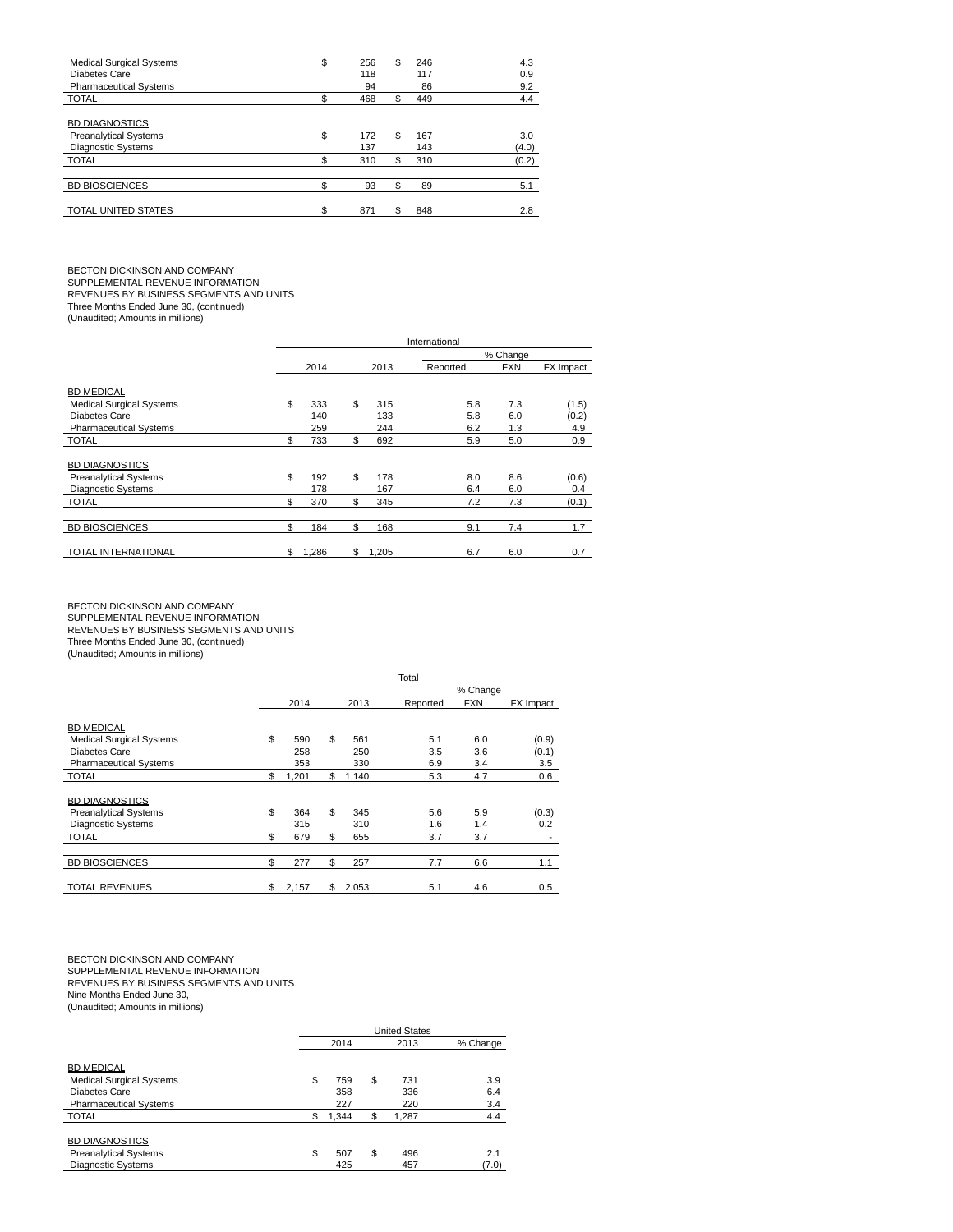| <b>TOTAL</b>          | 932   | ۰D | 953   | (2.2) |
|-----------------------|-------|----|-------|-------|
|                       |       |    |       |       |
| <b>BD BIOSCIENCES</b> | 270   | ۰D | 262   | 3.2   |
|                       |       |    |       |       |
| TOTAL UNITED STATES   | 2.546 | S. | 2.501 | 1.8   |

# BECTON DICKINSON AND COMPANY<br>SUPPLEMENTAL REVENUE INFORMATION<br>REVENUES BY BUSINESS SEGMENTS AND UNITS<br>Nine Months Ended June 30, (continued)<br>(Unaudited; Amounts in millions)

|                                 | International |       |    |          |          |            |           |  |  |  |  |
|---------------------------------|---------------|-------|----|----------|----------|------------|-----------|--|--|--|--|
|                                 |               |       |    | % Change |          |            |           |  |  |  |  |
|                                 |               | 2014  |    | 2013     | Reported | <b>FXN</b> | FX Impact |  |  |  |  |
| <b>BD MEDICAL</b>               |               |       |    |          |          |            |           |  |  |  |  |
| <b>Medical Surgical Systems</b> | \$            | 961   | \$ | 905      | 6.2      | 8.6        | (2.4)     |  |  |  |  |
| Diabetes Care                   |               | 415   |    | 388      | 6.9      | 9.3        | (2.4)     |  |  |  |  |
| <b>Pharmaceutical Systems</b>   |               | 661   |    | 606      | 9.1      | 5.6        | 3.5       |  |  |  |  |
| TOTAL                           | \$            | 2,037 | \$ | 1,899    | 7.2      | 7.8        | (0.6)     |  |  |  |  |
|                                 |               |       |    |          |          |            |           |  |  |  |  |
| <b>BD DIAGNOSTICS</b>           |               |       |    |          |          |            |           |  |  |  |  |
| <b>Preanalytical Systems</b>    | \$            | 547   | \$ | 513      | 6.5      | 8.3        | (1.8)     |  |  |  |  |
| <b>Diagnostic Systems</b>       |               | 526   |    | 499      | 5.3      | 7.3        | (2.0)     |  |  |  |  |
| TOTAL                           | \$            | 1,073 | \$ | 1,013    | 5.9      | 7.8        | (1.9)     |  |  |  |  |
|                                 |               |       |    |          |          |            |           |  |  |  |  |
| <b>BD BIOSCIENCES</b>           | \$            | 588   | \$ | 540      | 9.0      | 9.6        | (0.6)     |  |  |  |  |
|                                 |               |       |    |          |          |            |           |  |  |  |  |
| <b>TOTAL INTERNATIONAL</b>      | \$            | 3.698 | \$ | 3.452    | 7.1      | 8.1        | (1.0)     |  |  |  |  |

BECTON DICKINSON AND COMPANY<br>SUPPLEMENTAL REVENUE INFORMATION<br>REVENUES BY BUSINESS SEGMENTS AND UNITS

Nine Months Ended June 30, (continued) (Unaudited; Amounts in millions)

|                                 | Total    |       |    |       |          |            |           |  |  |  |  |
|---------------------------------|----------|-------|----|-------|----------|------------|-----------|--|--|--|--|
|                                 | % Change |       |    |       |          |            |           |  |  |  |  |
|                                 |          | 2014  |    | 2013  | Reported | <b>FXN</b> | FX Impact |  |  |  |  |
| <b>BD MEDICAL</b>               |          |       |    |       |          |            |           |  |  |  |  |
| <b>Medical Surgical Systems</b> | \$       | 1.720 | \$ | 1.635 | 5.1      | 6.5        | (1.4)     |  |  |  |  |
| Diabetes Care                   |          | 773   |    | 725   | 6.7      | 7.9        | (1.2)     |  |  |  |  |
| <b>Pharmaceutical Systems</b>   |          | 888   |    | 826   | 7.5      | 5.0        | 2.5       |  |  |  |  |
| <b>TOTAL</b>                    | \$       | 3,381 | \$ | 3,186 | 6.1      | 6.4        | (0.3)     |  |  |  |  |
| <b>BD DIAGNOSTICS</b>           |          |       |    |       |          |            |           |  |  |  |  |
| <b>Preanalytical Systems</b>    | \$       | 1.054 | \$ | 1.010 | 4.4      | 5.3        | (0.9)     |  |  |  |  |
| <b>Diagnostic Systems</b>       |          | 951   |    | 956   | (0.6)    | 0.5        | (1.1)     |  |  |  |  |
| <b>TOTAL</b>                    | \$       | 2,005 | \$ | 1,966 | 2.0      | 3.0        | (1.0)     |  |  |  |  |
|                                 |          |       |    |       |          |            |           |  |  |  |  |
| <b>BD BIOSCIENCES</b>           | \$       | 858   | \$ | 801   | 7.1      | 7.6        | (0.5)     |  |  |  |  |
| <b>TOTAL REVENUES</b>           | \$       | 6,244 | \$ | 5,953 | 4.9      | 5.4        | (0.5)     |  |  |  |  |

BECTON DICKINSON AND COMPANY<br>SUPPLEMENTAL REVENUE INFORMATION<br>SAFETY REVENUES (Unaudited; Amounts in millions)

|                              |     | Three Months Ended June 30, |    |      |          |            |                          |  |  |  |  |
|------------------------------|-----|-----------------------------|----|------|----------|------------|--------------------------|--|--|--|--|
|                              |     |                             |    |      | % Change |            |                          |  |  |  |  |
|                              |     | 2014                        |    | 2013 | Reported | <b>FXN</b> | FX Impact                |  |  |  |  |
| <b>TOTAL SAFETY REVENUES</b> |     |                             |    |      |          |            |                          |  |  |  |  |
| <b>United States</b>         | \$. | 304                         | \$ | 301  | 1.2      | 1.2        | $\overline{\phantom{a}}$ |  |  |  |  |
| International                |     | 265                         |    | 237  | 11.6     | 12.4       | (0.8)                    |  |  |  |  |
| <b>TOTAL</b>                 |     | 569                         |    | 538  | 5.8      | 6.1        | (0.3)                    |  |  |  |  |
| BY SEGMENT                   |     |                             |    |      |          |            |                          |  |  |  |  |
| <b>BD</b> Medical            | \$  | 284                         | \$ | 268  | 6.1      | 6.6        | (0.5)                    |  |  |  |  |
| <b>BD Diagnostics</b>        |     | 285                         |    | 270  | 5.5      | 5.7        | (0.2)                    |  |  |  |  |
| <b>TOTAL</b>                 |     | 569                         |    | 538  | 5.8      | 6.1        | (0.3)                    |  |  |  |  |

| Nine Months Ended June 30. |      |          |          |        |  |  |  |  |  |
|----------------------------|------|----------|----------|--------|--|--|--|--|--|
|                            |      |          | % Change |        |  |  |  |  |  |
|                            | 2012 | Reported | FXN      | Impact |  |  |  |  |  |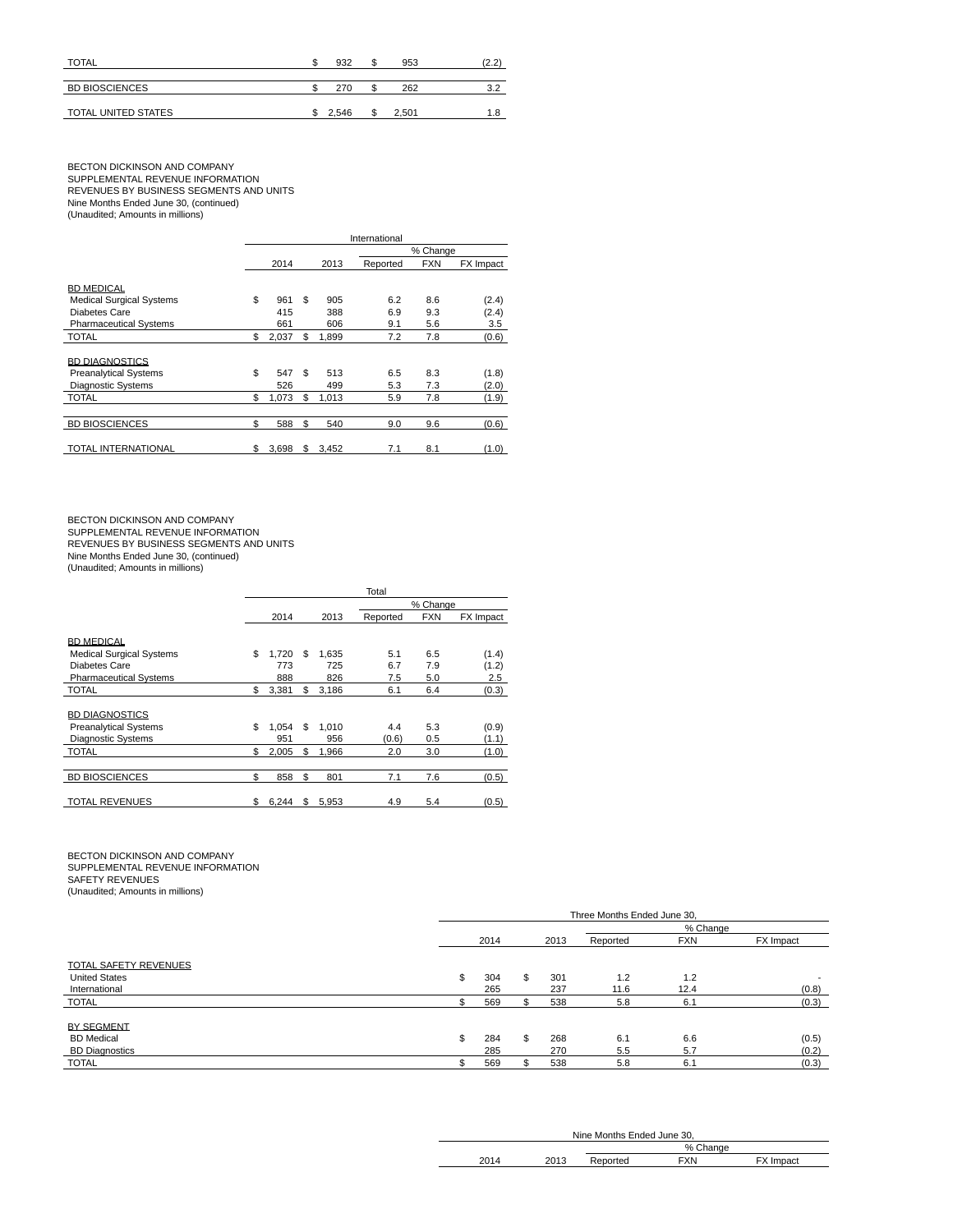| <b>TOTAL SAFETY REVENUES</b> |      |       |     |      |       |
|------------------------------|------|-------|-----|------|-------|
| <b>United States</b>         | 906  | 879   | 3.1 | 3.1  |       |
| International                | 751  | 685   | 9.7 | 11.9 | (2.2) |
| <b>TOTAL</b>                 | .657 | ,564  | 6.0 | 6.9  | (0.9) |
|                              |      |       |     |      |       |
| BY SEGMENT                   |      |       |     |      |       |
| <b>BD</b> Medical            | 832  | 776   | 7.2 | 8.3  | (1.1) |
| <b>BD Diagnostics</b>        | 825  | 788   | 4.7 | 5.6  | (0.9) |
| <b>TOTAL</b>                 | ,657 | 1,564 | 6.0 | 6.9  | (0.9) |

BECTON DICKINSON AND COMPANY<br>SUPPLEMENTAL INFORMATION<br>FY2014 Quarter-to-Date Reconciliation of Non-GAAP Financial Measures<br>(Unaudited)

|                                                                                                                                                                                                                                                       | Three Months Ended June 30. |      |        |      |      |         |           |    |                                    |      |                                          |                                          |                |                                            |
|-------------------------------------------------------------------------------------------------------------------------------------------------------------------------------------------------------------------------------------------------------|-----------------------------|------|--------|------|------|---------|-----------|----|------------------------------------|------|------------------------------------------|------------------------------------------|----------------|--------------------------------------------|
|                                                                                                                                                                                                                                                       |                             | 2014 |        | 2013 |      |         | Growth    |    | Foreign<br>Currency<br>Translation |      | Foreign<br>Currency<br>Neutral<br>Change |                                          | Growth<br>$\%$ | Foreign<br>Currency<br>Neutral<br>Growth % |
| Reported Diluted Earnings per Share from Continuing Operations                                                                                                                                                                                        | \$                          | 1.65 | \$.    | 1.47 |      | \$      | 0.18      | \$ |                                    | 0.02 | \$                                       | 0.16                                     | 12.2%          | 10.9%                                      |
| Charge associated with the decision to terminate a research and<br>development program in the Medical segment; the charge relates<br>to program asset write-offs and obligations (\$9 million or \$6 million after-tax)                               |                             | 0.03 |        |      |      |         |           |    |                                    |      |                                          |                                          |                |                                            |
| Charge associated with the litigation settlement related to indirect<br>purchaser antitrust class action cases (\$22 million or \$14 million after-tax)                                                                                               |                             |      |        | 0.07 |      |         |           |    |                                    |      |                                          |                                          |                |                                            |
| Adjusted Diluted Earnings per Share from Continuing Operations                                                                                                                                                                                        |                             | 1.68 | \$     | 1.54 |      |         | 0.14      |    |                                    | 0.02 | \$                                       | 0.12                                     | 9.1%           | 7.8%                                       |
| BECTON DICKINSON AND COMPANY<br>SUPPLEMENTAL INFORMATION<br>FY2014 Year-to-Date Reconciliation of Non-GAAP Financial Measures<br>(Unaudited)                                                                                                          |                             |      |        |      |      |         |           |    |                                    |      |                                          |                                          |                |                                            |
|                                                                                                                                                                                                                                                       |                             |      |        |      |      |         |           |    | Nine Months Ended June 30,         |      |                                          |                                          |                |                                            |
|                                                                                                                                                                                                                                                       |                             |      | 2014   |      | 2013 |         | Growth    |    | Foreign<br>Currency<br>Translation |      |                                          | Foreign<br>Currency<br>Neutral<br>Change | Growth<br>$\%$ | Foreign<br>Currency<br>Neutral<br>Growth % |
| Reported Diluted Earnings per Share from Continuing Operations                                                                                                                                                                                        |                             | \$   | 4.47   | \$   | 4.21 | \$      | 0.26      | \$ | (0.16)                             |      | \$                                       | 0.42                                     | 6.2%           | 10.0%                                      |
| Write-off of capitalized product software and, to a lesser extent,<br>fixed assets primarily resulting from the discontinuance of an<br>instrument product development program in the Biosciences<br>segment (\$20 million or \$12 million after-tax) |                             |      | 0.06   |      |      |         |           |    |                                    |      |                                          |                                          |                |                                            |
| Cost associated with the decision to early terminate a European distributor<br>arrangement in the Diagnostics segment (\$11 million or \$8 million after-tax)                                                                                         |                             |      | 0.04   |      |      |         |           |    |                                    |      |                                          |                                          |                |                                            |
| Gain from a cash distribution received from the sale of company, in which BD had<br>a small equity ownership (\$8 million or \$5 million after-tax)                                                                                                   |                             |      | (0.03) |      |      |         |           |    |                                    |      |                                          |                                          |                |                                            |
| Charge associated with the decision to terminate a research and development<br>program in the Medical segment; the charge relates to program asset write-offs<br>and obligations (\$9 million or \$6 million after-tax)                               |                             |      | 0.03   |      |      |         |           |    |                                    |      |                                          |                                          |                |                                            |
| Charge associated with the litigation settlement related to indirect purchaser<br>antitrust class action cases (\$22 million or \$14 million after-tax)                                                                                               |                             |      |        |      | 0.07 |         |           |    |                                    |      |                                          |                                          |                |                                            |
| Adjusted Diluted Earnings per Share from Continuing Operations                                                                                                                                                                                        |                             |      | 4.57   | \$   | 4.28 | \$      | 0.29      | \$ | (0.16)                             |      | \$                                       | 0.45                                     | 6.8%           | 10.5%                                      |
| The incremental impact in first quarter fiscal year 2014 of the medical device<br>excise tax which went into effect in January 2013 under the U.S. Patient<br>Protection and Affordable Care Act (\$14 million or \$9 million after-tax)              |                             |      | 0.05   |      |      |         |           |    |                                    |      |                                          |                                          |                |                                            |
| Adjusted Diluted Earnings per Share from Continuing Operations without<br>incremental first quarter fiscal year 2014 impact of Medical Device Excise Tax                                                                                              |                             | \$   | 4.62   | \$   |      | 4.28 \$ | $0.34$ \$ |    | (0.16)                             |      | \$                                       | 0.50                                     | 7.9%           | 11.7%                                      |

BECTON DICKINSON AND COMPANY SUPPLEMENTAL INFORMATION FY2014 Outlook Reconciliation

|                                            | Reported<br><b>Basis</b> | <b>FX</b> Impact<br><u> The Communication of the Communication of the Communication of the Communication of the Communication of the Communication of the Communication of the Communication of the Communication of the Communication of the Commun</u> | <b>FXN Basis</b> |
|--------------------------------------------|--------------------------|----------------------------------------------------------------------------------------------------------------------------------------------------------------------------------------------------------------------------------------------------------|------------------|
| Revenues - Full Year 2014 estimated growth | $4.0\% - 4.5\%$          | $(0.5\%)$                                                                                                                                                                                                                                                | $4.5\% - 5.0\%$  |